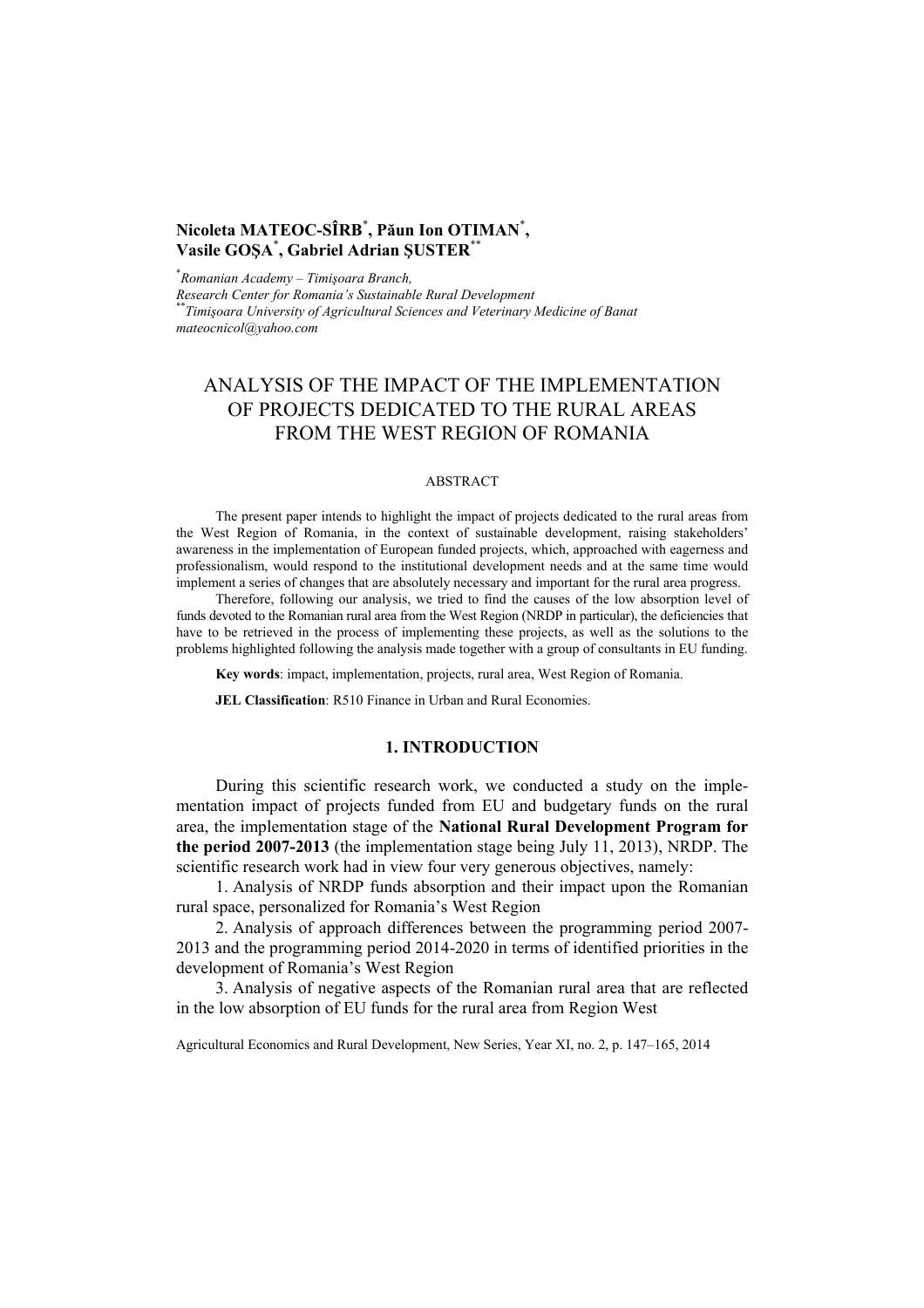4. Analysis of negative aspects identified with regard to the EU funding in rural areas, mainly in the relation with the Management Authority for NRDP (MA NRDP) and with the Agency of Payments for Rural Development and Fisheries (APRDF) Timişoara.

In order to reach these objectives, a survey was conducted on the market of consultants who operate with projects funded under NRDP, by interviewing them about the respective objectives.

# **2. STATE OF KNOWLEDGE**

On July 11, 2013, according to the data presented by APRDF Timişoara, the Region West benefited from only 51.31% of the contracted amounts under the NRDP funding measures, which is an extremely low share, which negatively impacts the activity in the rural area of this region, resulting in disparities and disorders in the current activity of a series of economic operators from the rural area of Region West.

Another aspect worth mentioning is that the highest absorption level in the Region West was noticed in Timiş county, with 53.88%, followed by Hunedoara county with 52.13% and Arad county with 49.33%; the county Caraş Severin is on the last place, with 49%. The next chapters present the number of concluded contracts, the public value of contracts, the value of payments effected to the beneficiaries as well as the absorption level by NRDP measures and for the Region West.

These aspects imposed a thorough analysis of what happened in this period, with the identification of real development opportunities for the rural area with the establishment of real action and control measures and obviously with firm actions in order to lead to economic and social growth in the Region West.

#### **3. MATERIAL AND METHOD**

The paper attempts to identify the main difficulties and deficiencies experienced by the beneficiaries of projects devoted to the rural areas funded by EU funds as a result of the negative influence of certain categories of factors. These objectives will be reached by an analysis of the design of such projects elaboration and of project management by the beneficiaries of EU funds under NRDP and the way in which this was materialized into successful projects. The conclusions of this study as regards the problems met in the management of EU funds devoted to the rural area in the period 2007-2013 will find their applicability in the next period, i.e. 2014-2020, when the Romanian experts in projects with EU finance will have to prove more professionalism and more efficiency in the administration of non-refundable funds. Thus, the importance of study resides both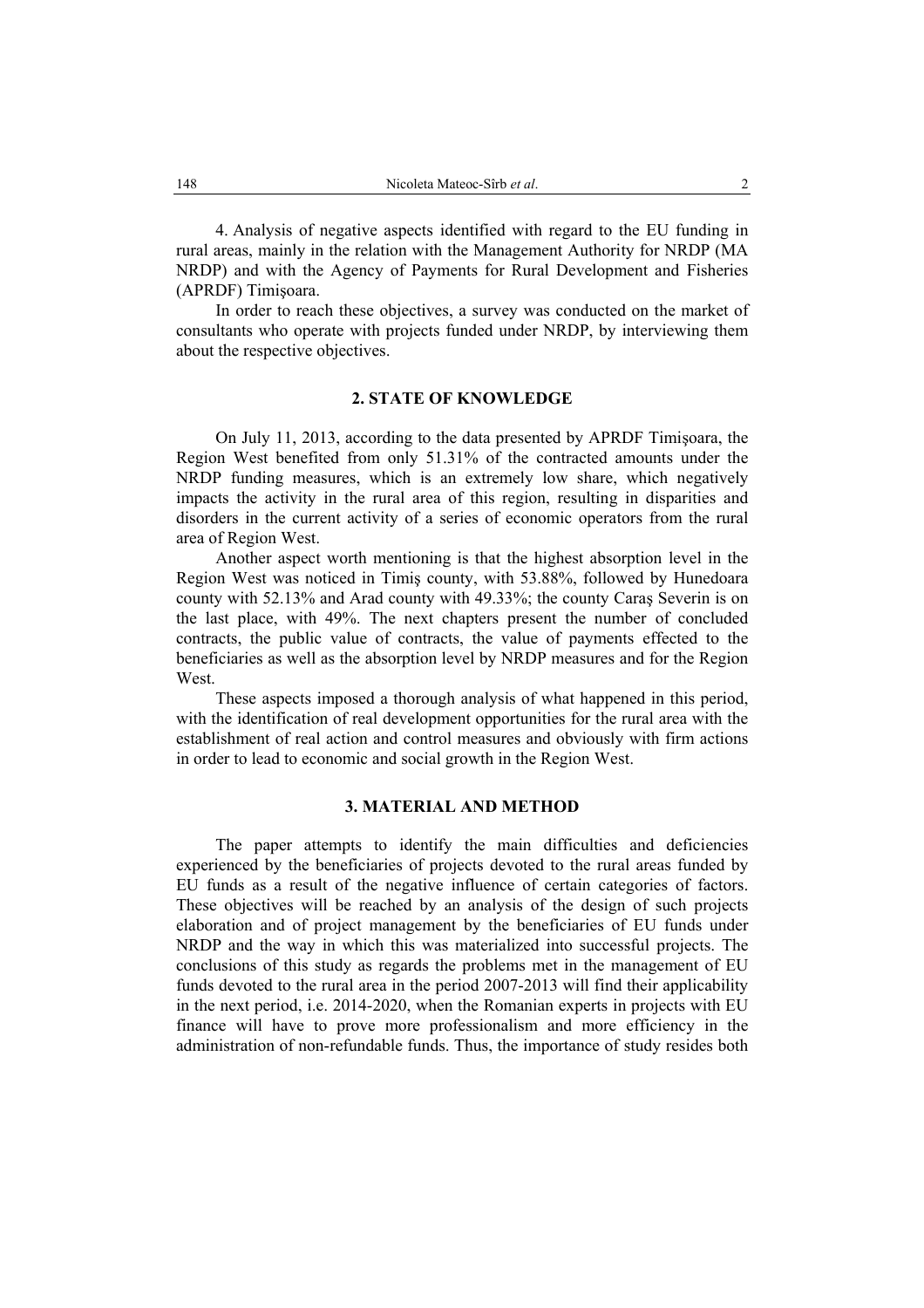in the actuality and importance of the subject, as well as in the fact that it aims at completing the existing theory and practice in these intermingling domains: EU funds, sustainable development, rural area, project management, institutional development, convergence; in these fields studies and research works are necessary that should contribute to performance increase.

As regards the **research methodology**, the paper starts with a research study based on **secondary sources** that combines a series of methods and techniques adapted to the objectives, a bibliographic study based on scientific documentation; it goes through several stages, namely: information on sources, data collection, study of documentation sources and their grouping, evaluation and thorough analysis of all these in order to reach the proposed objective. The last stage of scientific documentation was the utilization of sources, which presupposed the preparation of documentary information utilization for the research study. The main utilized method is represented by the content analysis.

The comparative method is another utilized method, used to highlight the characteristics of certain concepts that have been used. The scientific documentation is combined with the direct documentation to investigate the practical reality, while providing information on the domain in which the research theme is integrated. The analysis and interpretation of data that characterize the investigated domain outlined the problem that lies at the basis of the construction of research work. As the documentation is a stage not only necessary for the research study, but also a very important stage in knowing the scientific background that lies at the basis of the research work, the secondary research was based both on electronic sources (available databases on different specialty websites, institutional web pages) and on typed sources (books, studies, guidebooks, periodicals).

The paper mainly focuses on the collection and analysis of information on the European project development and management practice in Romania's rural areas. The research study under this scientific approach made it possible to re-order the existing knowledge and information on the approached theme with regard to certain concepts, definitions, hypotheses, while highlighting certain deficiencies in the previous approach to the theme under investigation as well as suggesting new research issues.

The paper also contains research from **primary sources**. The core research represented a cyclical process that began with the presentation of the problem, definition of scope, dividing the problem into sub-problems, providing solutions through hypotheses, organization and analysis of data and finally providing solutions to problems through the formulation of recommendations and solutions, information disconfirmation or confirmation of certain hypotheses. The research method used was the interview-based qualitative exploration. The data were processed on the basis of statistical methods such as analysis of frequencies, analysis of correspondences and the correlation analysis of independent variables with dependent variables.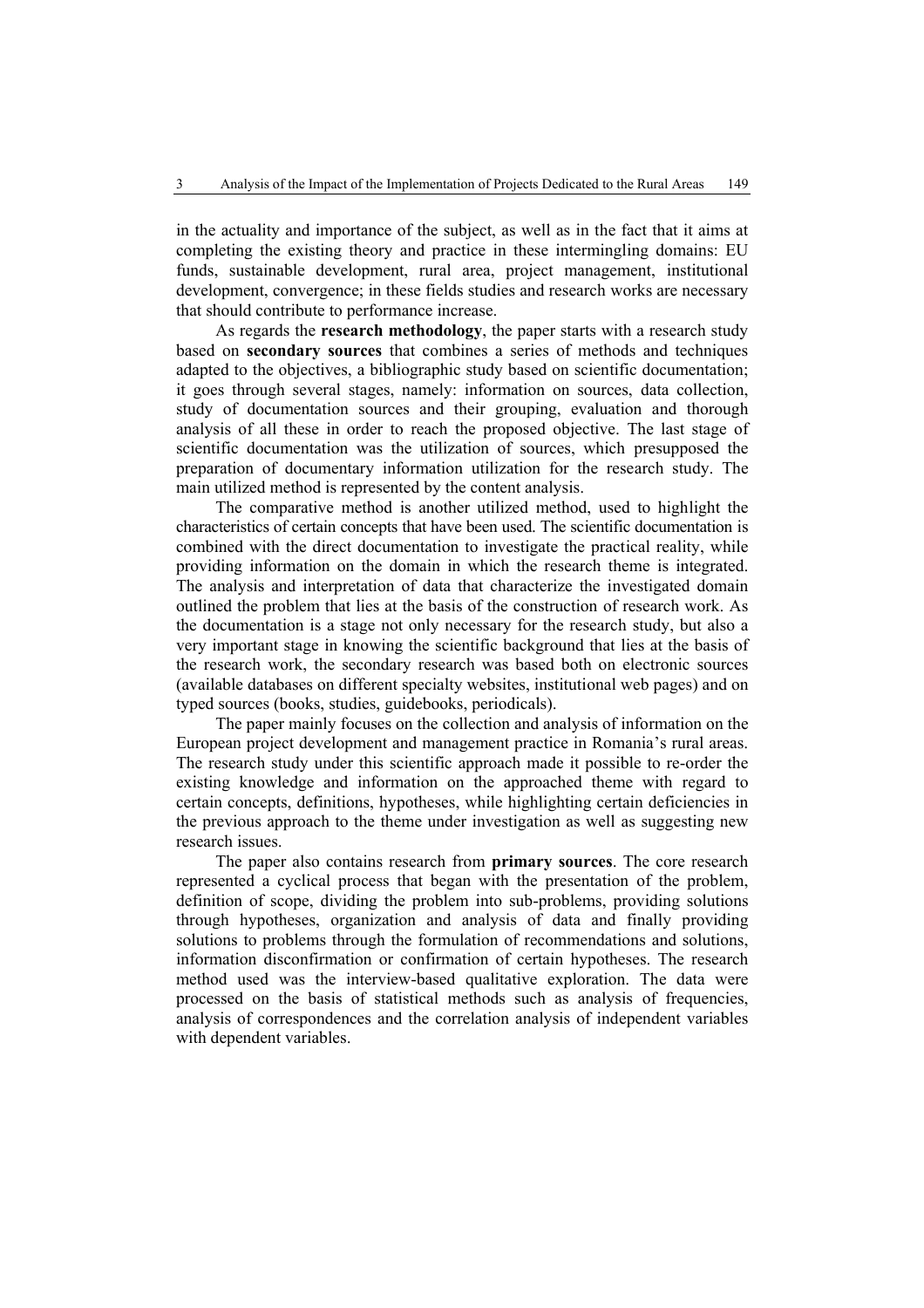#### **4. RESULTS AND DISCUSSIONS**

The objectives of the research study presented in the introduction were developed in this chapter; it must be mentioned that for the last two objectives a survey on the market of consultants was conducted, for those consultants who operate projects funded through NRDP, by interviewing five of these on the respective two objectives. The relevant conclusions following these interviews will be mentioned in the presentation of the two objectives and of the conclusions drawn from the analysis.

# **Objective 1. Analysis of the absorption of funds from NRDP and their impact upon the Romanian rural area, focusing on Romania's West Region.**

On July 11, 2013, the implementation of projects devoted to the rural area from the Region West had the following situation in table 1.

The table 2 presents the number of concluded contracts, the public value of contracts, the value of payments to beneficiaries as well as the absorption of funds by NRDP measures for the Region West.

From these statistical data it results that a higher absorption level for the Region West is noticed by the following NRDP measures:

– MEASURE 1.2.3 "Adding value to agricultural products" – XS 28/2008 – 86.71%

– MEASURE 431 "LAG operation" Sub-measure 431.1 "Public private partnership building" – Stage 3 "Financial support for preparing the files for LAG selection" –  $86.11\%$ 

– MEASURE 1.2.3 "Adding value to agricultural products" – XS 13/2008 – 80.69%

– MEASURE 1.1.2 "Setting up young farmers" – 73.89%

On the other hand, the lowest absorption rates in Region West are found under the following NRDP measures:

– MEASURE 1.2.2. "Adding economic value to forests" – 0.00%

– MEASURE 1.2.5.c "Infrastructure construction, rehabilitation and modernization works for prevention and protection against flooding" – 0.00%

– MEASURE 2.2.1. "First afforestation of agricultural land" – 0.00%

– MEASURE 3.2.2 d) "Investments in the rehabilitation and modernization of road infrastructure affected by flooding in the year"  $-0.00\%$ 

– MEASURE 41 "Implementing local development strategies" – 1.59%

– MEASURE 431.2 "Functioning of Local Action Groups, acquisition of skills and territory animation" – 13.70%.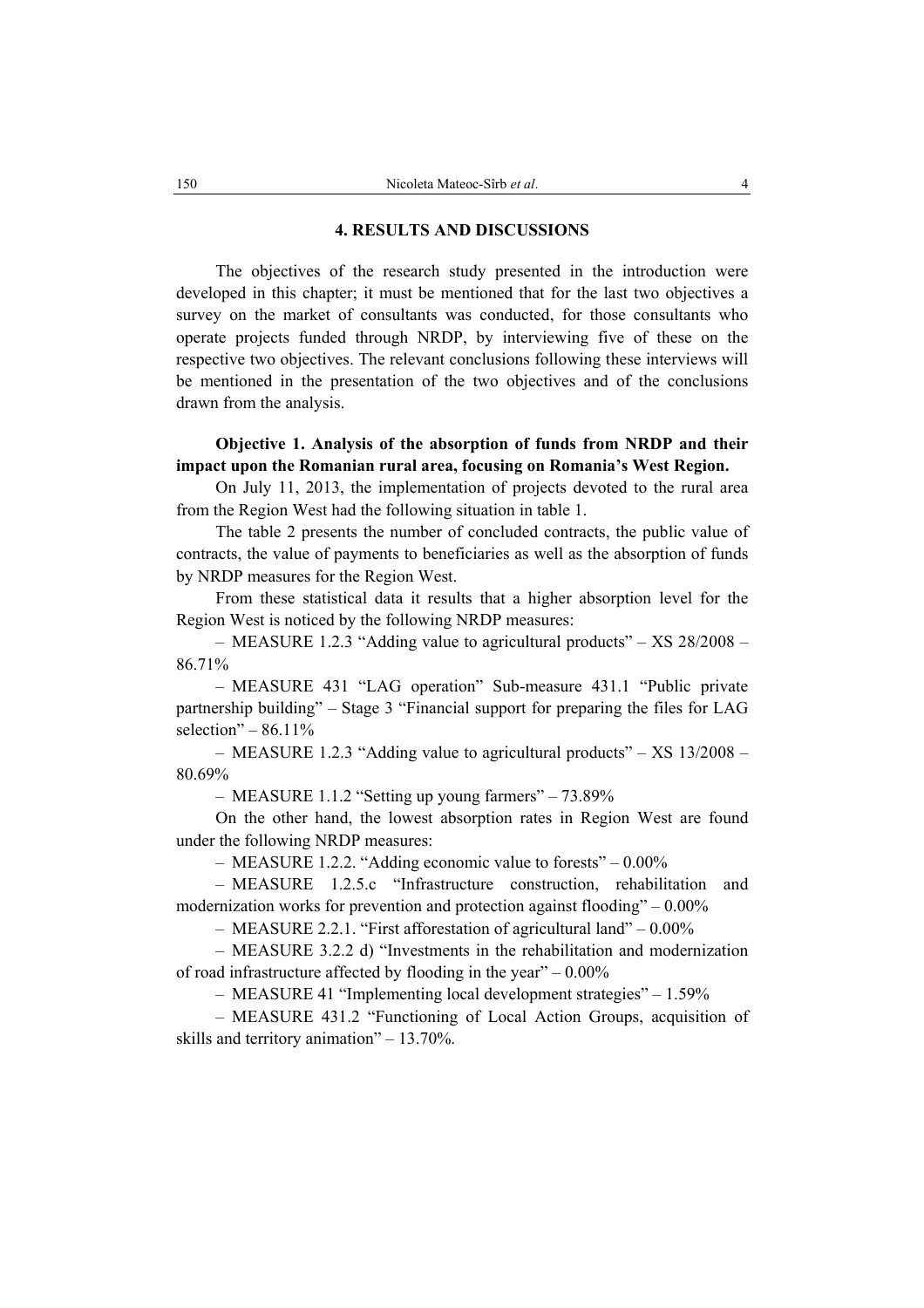*Table 1*  Implementation of projects for the rural area from Region West

| <b>Measure</b>                                       | County | No. of<br>contracts | <b>Public value of</b><br>contracts – EURO | Value of payments to<br>beneficiaries - EURO | Absorption level |
|------------------------------------------------------|--------|---------------------|--------------------------------------------|----------------------------------------------|------------------|
| <b>REGION WEST</b><br><b>TOTAL JULY</b><br>2013 CR 5 | Region | 5.673               | 590.107.534.85                             | 302.807.880.89                               | 51.31%           |
|                                                      | AR     | 1.390               | 132.915.255.00                             | 65.564.784.32                                | 49.33%           |
|                                                      | CS     | .644                | 148.323.243.00                             | 72.685.163.03                                | 49.00%           |
|                                                      | HD     | 1.554               | 106.200.316.52                             | 55.358.620.37                                | 52.13%           |
|                                                      | TM     | 1.085               | 202,668,720.33                             | 109.199.313.18                               | 53.88%           |

*Source*: APDRP Timisoara Agency

*Table 2*  Absorption of funds by NRDP measures in the Region West on July 11, 2013

| <b>Measure</b>                                                                                                                                                           | <b>Region</b> | No. of<br><b>contracts</b> | <b>Public value</b><br>of contracts<br>$-EURO$ | Value of<br>payments to<br>beneficiaries<br>$-EURO$ | <b>Absorption</b><br>level<br><b>APDRP</b><br>Timişoara |
|--------------------------------------------------------------------------------------------------------------------------------------------------------------------------|---------------|----------------------------|------------------------------------------------|-----------------------------------------------------|---------------------------------------------------------|
| MEASURE 1.1.2 "Setting up young farmers"                                                                                                                                 | West          | 1323                       | 31010000.00                                    | 22914353.96                                         | 73.89%                                                  |
| MEASURE 1.2.1 "Modernization of agricultural                                                                                                                             | West          | 226                        | 87758629.00                                    | 52327360.67                                         | 59.63%                                                  |
| holdings"                                                                                                                                                                |               |                            |                                                |                                                     |                                                         |
| MEASURE 1.2.2. "Adding economic value to<br>forests"                                                                                                                     | West          | 1                          | 6829.00                                        | 0.00                                                | $0.00\%$                                                |
| MEASURE 1.2.3 "Adding value to agricultural<br>products"                                                                                                                 | West          | 79                         | 80277867.00                                    | 32518437.20                                         | 40.51%                                                  |
| MEASURE 1.2.3 "Adding value to agricultural<br>products " - XS 13 / 2008                                                                                                 | West          | 8                          | 1861233.00                                     | 1501846.71                                          | 80.69%                                                  |
| MEASURE 1.2.3 "Adding value to agricultural<br>products " $-XS$ 28 / 2008                                                                                                | West          | 10                         | 4778087.00                                     | 4143265.05                                          | 86.71%                                                  |
| MEASURE 1.2.3 "Adding value to agricultural<br>products" - N 578 / 2009                                                                                                  | West          | 22                         | 15003130.00                                    | 2975098.46                                          | 19.83%                                                  |
| MEASURE 1.2.5. "Improvement and development of<br>infrastructure in relation to agriculture and forestry<br>development and adaptation"                                  | West          | 42                         | 46189905.00                                    | 12267039.16                                         | 26.56%                                                  |
| MEASURE 1.2.5.c "Infrastructure construction<br>works, rehabilitation and modernization for prevention<br>and protection against flooding"                               | West          | $\overline{c}$             | 1651177.00                                     | 0.00                                                | $0.00\%$                                                |
| MEASURE 1.4.1. "Support to semi-subsistence"                                                                                                                             | West          | 3245                       | 24337500.00                                    | 11166000.00                                         | 45.88%                                                  |
| MEASURE 1.4.2. "Setting up producer groups"                                                                                                                              | West          | 3                          | 788287.63                                      | 333391.49                                           | 42.29%                                                  |
| MEASURE 2.2.1. "First afforestation of agricultural<br>land"                                                                                                             | West          | 4                          | 141116.70                                      | 0.00                                                | $0.00\%$                                                |
| MEASURE 3.1.2 "Support to the establishment and<br>development of micro-enterprises"                                                                                     | West          | 390                        | 49354018.00                                    | 32092988.13                                         | 65.03%                                                  |
| MEASURE 3.1.3 "Encouraging tourism activities"                                                                                                                           | West          | 164                        | 27561373.00                                    | 4569572.09                                          | 16.58%                                                  |
| MEASURE 3.2.2 "Village renovation and<br>development, improving the basic services for the<br>rural economy and population and putting into value<br>the rural heritage" | West          | 86                         | 209093321.00                                   | 124966312.64                                        | 59.77%                                                  |
| MEASURE 3.2.2 d) "Investments in the rehabilitation<br>and modernization of road infrastructure affected by<br>flooding in the year 2010"                                | West          | 4                          | 2661014.00                                     | 0.00                                                | $0.00\%$                                                |
| MEASURE A 41 "Implementing local development<br>strategies"                                                                                                              | West          | 44                         | 1599031.00                                     | 25500.00                                            | 1.59%                                                   |
| MEASURE 431 "LAG operation" Sub-measure 431.1<br>"Public private partnership building" - Stage 3<br>"Financial support for preparing the files for LAG<br>selection"     | West          | 7                          | 248307.52                                      | 213809.72                                           | 86.11%                                                  |
| MEASURE 431.2 "Functioning of Local Action<br>Groups, acquisition of skills and territory animation"                                                                     | West          | 13                         | 5786709.00                                     | 792905.59                                           | 13.70%                                                  |
| NRDP TOTAL - REGION WEST                                                                                                                                                 |               | 5673                       | 590107534.85                                   | 302.807880.89                                       | 51.31%                                                  |

*Source*: APRDF Timişoara Agency.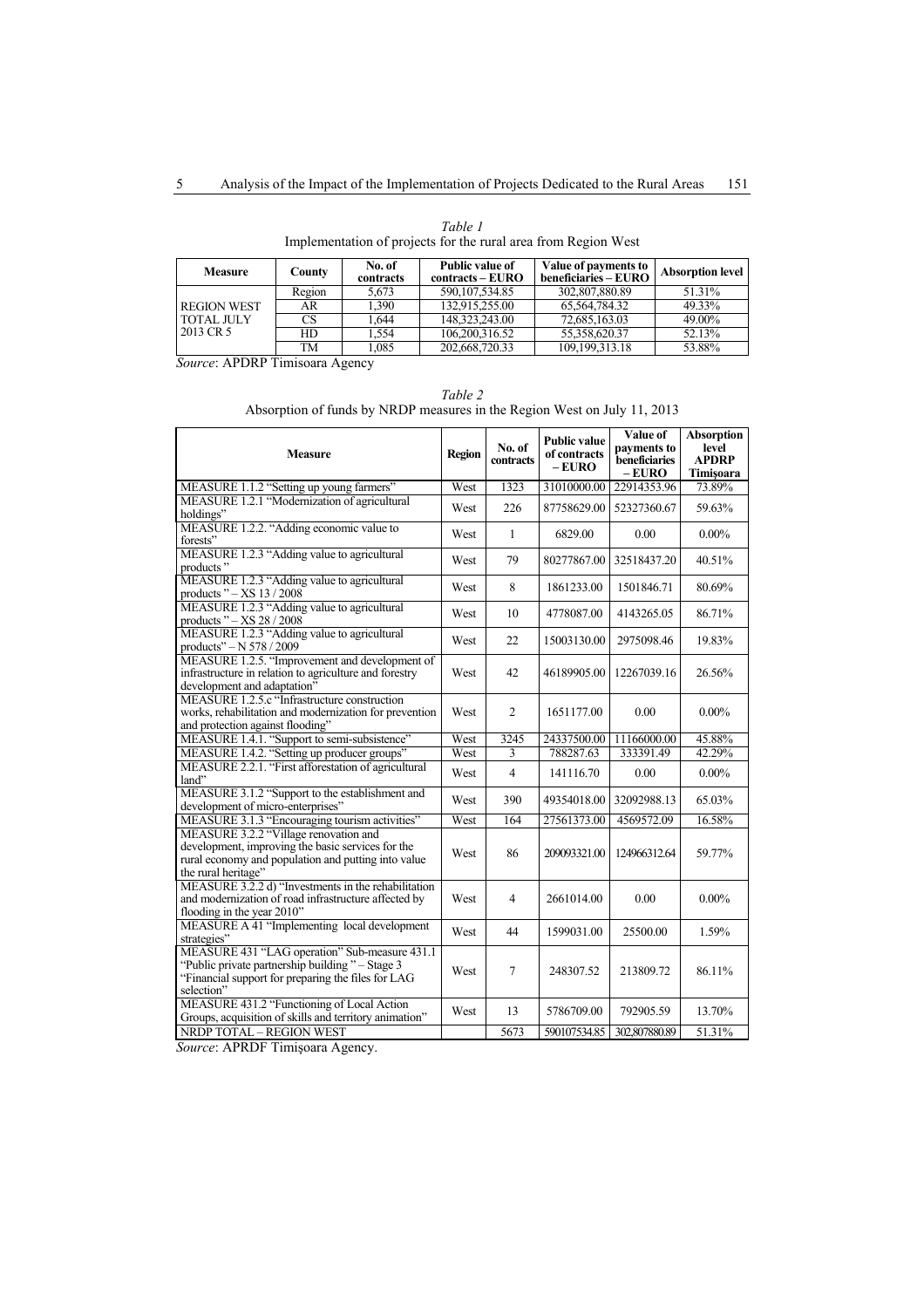

Figure 1. Absorption level in Region West – July 11, 2013 – NRDP TOTAL.

While in the case of certain measures such as MEASURE 1.2.2. and MEASURE 3.2.2 d) the expectations were not very great, in the case of other measures such as MEASURE 1.2.5.c "Infrastructure construction, rehabilitation and modernization works for prevention and protection against flooding", MEASURE 2.2.1. "First afforestation of agricultural land", MEASURE 41 "Implementing local development strategies" and MEASURE 431.2 "Functioning of Local Action Groups, acquisition of skills and territory animation", the extremely low absorption level did not generate the envisaged growth by NRDP for the Region West, which led to the perpetuation of certain deficiencies and weaknesses that were also noticed in the previous programming periods, which are still noticed in the current period.



Figure 2. Value of concluded contracts by NRDP measures – Region West – July 11, 2013.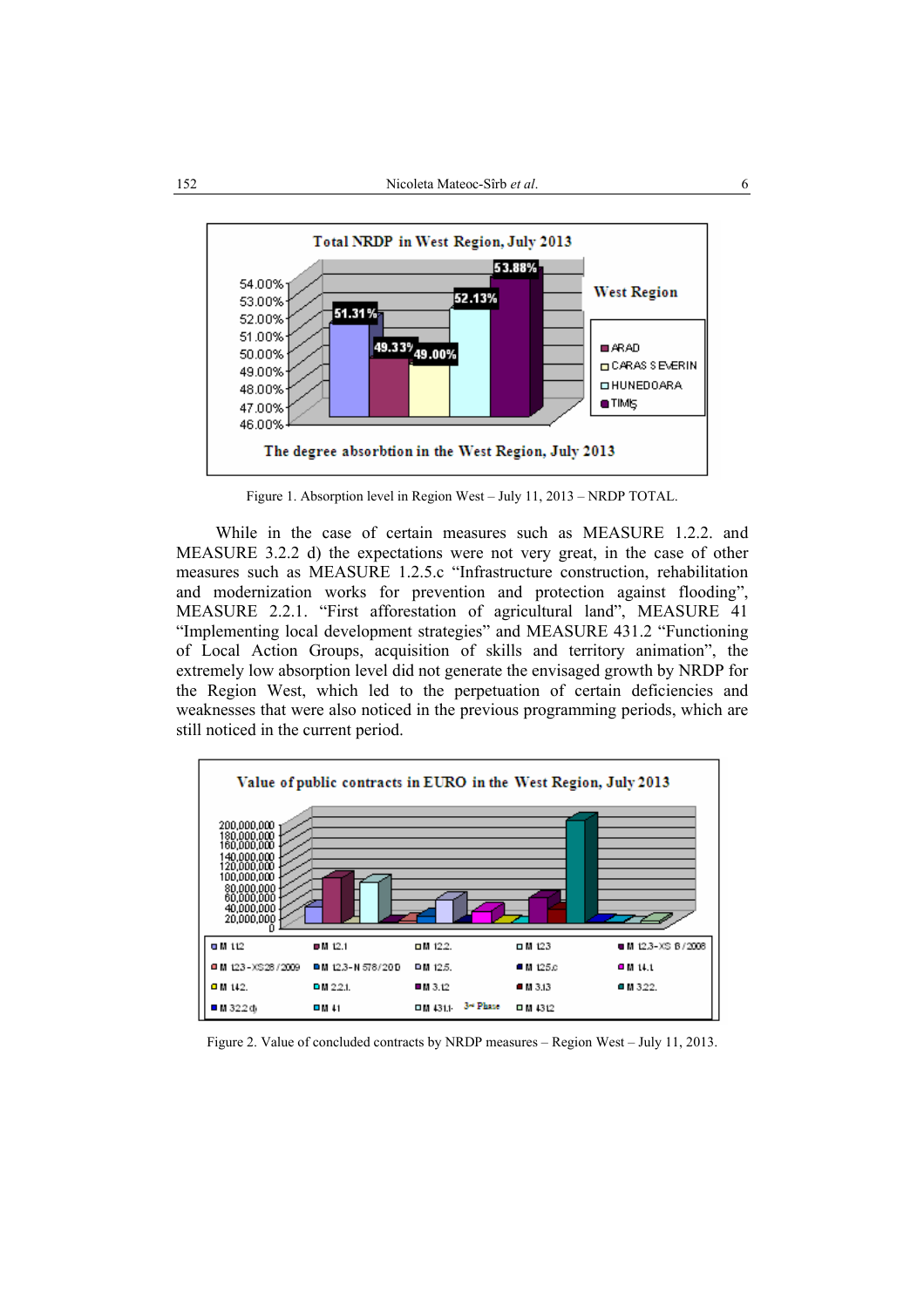

Figure 3. Value of effected payments by NRDP measures - Region West – July 11, 2013.



Figure 4. Absorption level by NRDP measures – Region West – July 11, 2013.

# **Objective 2. Analysis of approach differences between the programming period 2007-2013 and the programming period 2014-2020 as regards the priorities identified in the rural area development for Romania's West Region.**

Following the comparative analysis of the indicators within the SWOT Analysis of the Region West in 2007 for the programming period 2007-2013 versus the analysis from 2013 for the programming period 2014-2020, both under the coordination of ARD West, the following findings were obtained: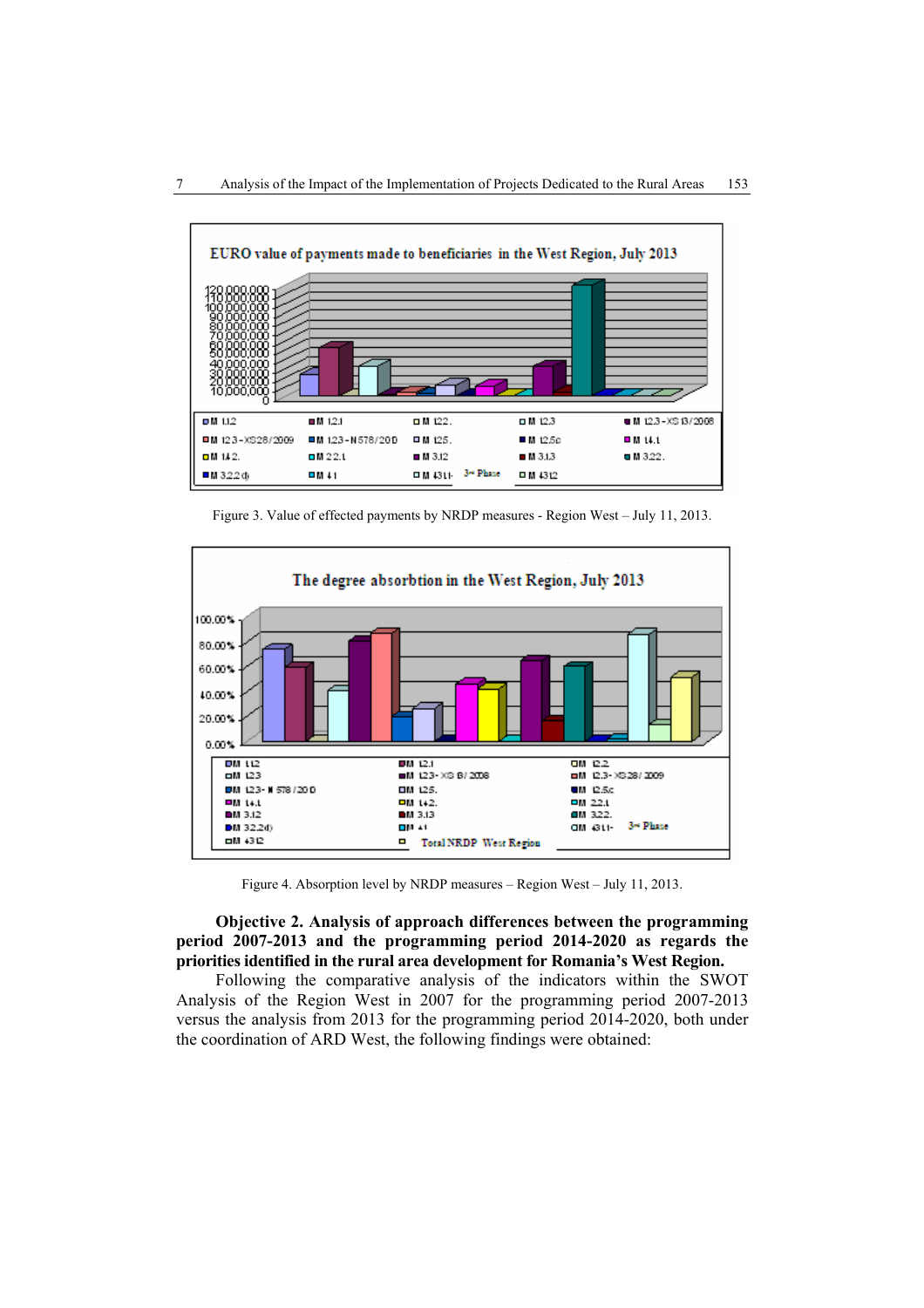**1.** A series of elements presented in the chapter **threats in the SWOT Analysis of the Region West in 2007 are still found** under different forms in the **SWOT Analysis** of 2013, also as **threats for the programming period 2014- 2020**, structured as follows:

a) characteristic elements of **rural development**

b) characteristic elements of **agriculture**

c) characteristic elements of **forestry**

**2.** There are numerous opportunities that are also found in the **SWOT Analysis of Region West in 2013 for the programming period 2014-2020,** most of them being found in the **SWOT Analysis of the Region West in 2007 for the programming period 2007-2013,** resulting that in spite of investments made in the period 2007-2013**, not all these opportunities were put into value so as to be transformed into strengths.** These opportunities were grouped as follows:

a) characteristic elements of **rural development** 

b) characteristic elements of **agriculture**

c) characteristic elements of **forestry**

**3.** From the research study, it results a very serious situation, namely the transformation of certain threats from the **SWOT Analysis of the Region West from 2007 for the programming period 2007-2013** into weaknesses of the **SWOT Analysis of the Region West from 2013 for the programming period 2014-2020.** This proves that **not all the steps have been taken for putting into value and protection of the Romanian rural area.** These elements can be classified as follows:

a) elements of **demographic nature**

b) elements characteristic for the rural area economy – **agriculture**

c) elements characteristic for the rural area economy – **forestry**

d) elements characteristic for the rural area economy – r**ural tourism**

e) elements characteristic for the rural area economy – **industrial sector**

f) elements of **social** nature

g) elements of **ecological** nature

For the next period, a thorough analysis is absolutely necessary of what happened in this period, with the identification of the real development opportunities for the rural area, with the establishment of real action and control measures and certainly with firm actions so as to lead to the economic and social growth of the Region West; the analysis should take into consideration that the former programming period developed slowly at all levels, and with regard to the economic development of the rural area, the finance targeted to this area reached the initial development goals only to a very low extent.

**Objective 3. Analysis of the negative aspects of the Romanian rural area that are reflected in the low absorption of funds from the European Union for the rural area of the Region West**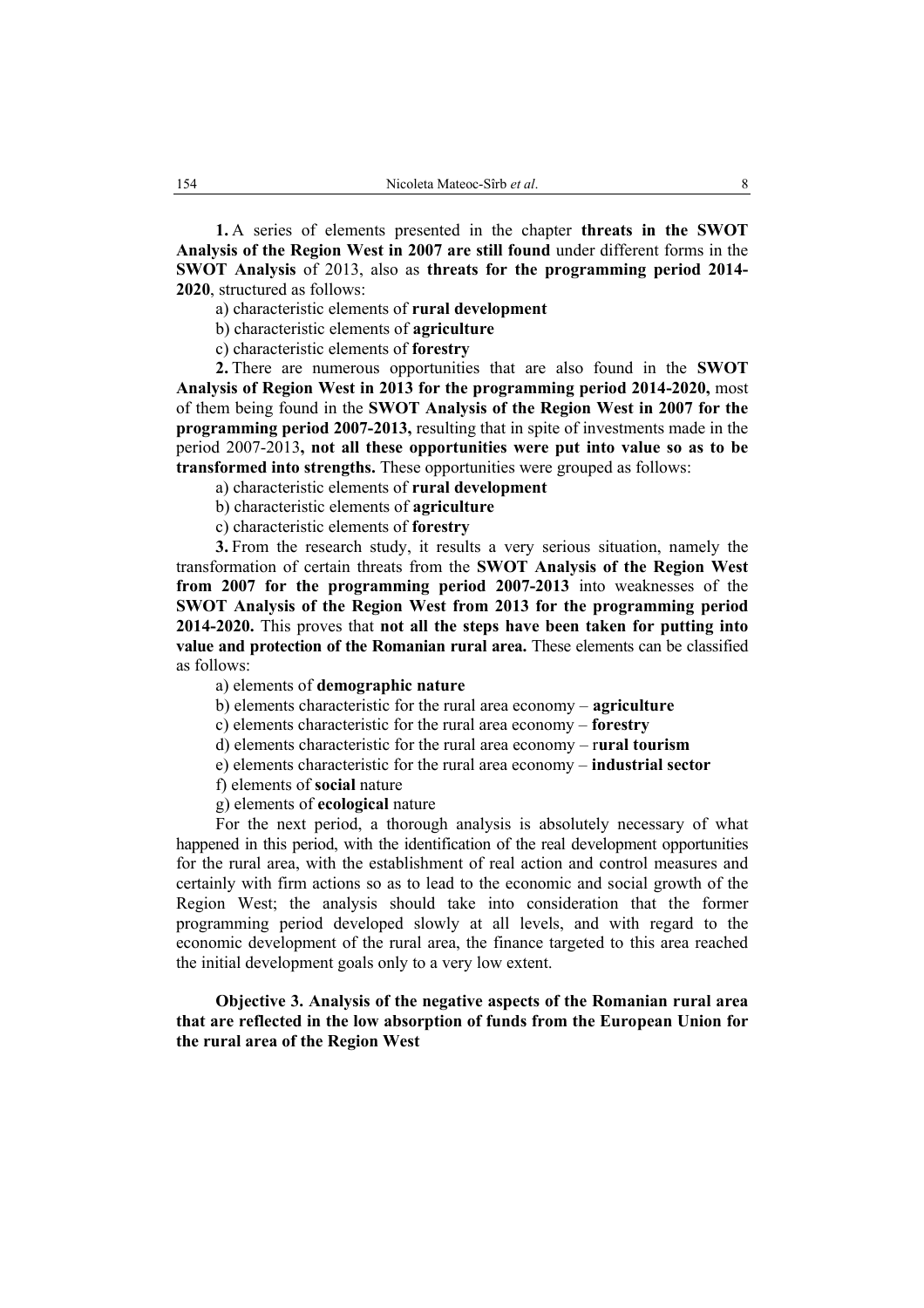In order to reach this objective, a survey was conducted on the market of consultants who operate with projects funded under NRDP, by interviewing five most experimented experts as regards the investigated aspects. These experts provided answers with regard to the weaknesses of the Romanian rural area that they noticed in their current advisory activity carried out under the rural area organizations.

Following these discussions, certain aspects resulted concerning the structural, identity, operational and social causes of the insufficient development stage of the Romanian rural area; these causes have a direct influence upon the absorption of EU rural development funds, mainly under NRDP.

The relevant conclusions following these interviews were structured under the form of **weaknesses, causes of the very low absorption level of funds provided for rural area by NRDP, namely:** 

a. aspects linked to farmer specificity in Romania

b. aspects linked the population's material and information base in the Romanian rural area

c. aspects linked to the existing institutional system in the Romanian rural area

d. aspects linked to the existing specific market in the Romanian rural area

e. aspects linked to the current situation and specific problems of the Romanian rural area

f. aspects linked to the current social and gnoseologic reality of the Romanian rural area.

**Objective 4. Analysis of negative aspects identified by the European funding consultants in the area of rural finance operation, in the relation with MA NRDP and with APRDF, mainly APRDF Timişoara.** 

**The Study on the rural area development following the implementation of the National Rural Development Program for the period 2007-2013** (the implementation stage being July 11, 2013), respectively the impact of implementing these projects funded from EU funds and budgetary funds upon the rural area, personalized for the NRDP implementation stage, ends up with **the analysis of negative aspects identified by the EU funding consultants in the area of rural finance operation, in the relation with MA NRDP and with APRDF, mainly APRDF Timişoara, with significant impact for the low absorption level for the projects funded under NRDP.** 

The survey conducted with the help of consultants who operate projects funded under NRDP both in the process of project design and writing and in the whole process of these projects implementation, by interviewing five of these consultants, resulted in a series of considerations related to this last objective, namely highlighting the negative aspects identified by the European funding consultants in the rural finance operation, in the relation with MA NRDP and with APRDF, mainly APRDF Timişoara.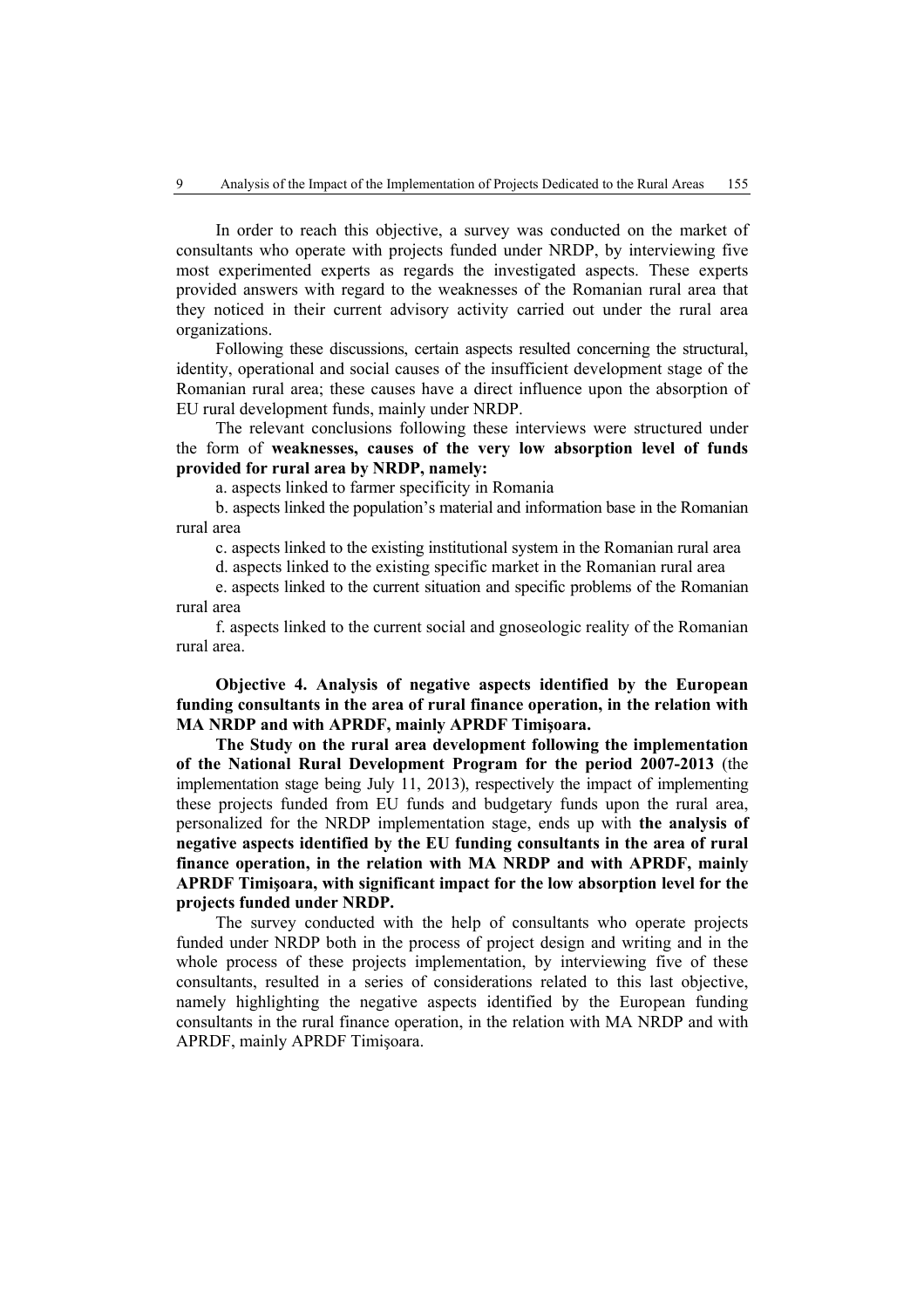The relevant conclusions following these interviews will be mentioned below, revealing all the **negative aspects that were found, namely:** 

# a. **Negative aspects of institutional and organizational nature:**

- Lack of predictability:
	- delayed publication and non-respecting the schedules of project submission sessions
	- prolongation of sessions at very short time before the expiry of session under way or even after the finalization of initial term
	- the publication of applicant's guidebook at very short time before the opening of the session, followed by the publication of the final variant at the opening of the session and with the modification of certain scoring criteria
- Lack of a unique system for centralizing the information referring to NRDP finance
- Establishment of certain conditions with a positive discrimination character with obvious effects with regard to distorting the competition between projects: additional scoring with high values (up to 20 scores) for certain activity sectors: traditional crafts, vet clinics or categories of applicants: women, young people (up to 40 years of age). The large number of eligible projects that cannot be financed indicates that these criteria are not relevant.
- The systematic absence from the eligible applicants of the cooperative societies established under the conditions of Law no.1/2005 on cooperation organization and operation, in spite of the provisions of Art. 105 of Law no. 1 by which the state guarantees for the cooperative societies a regime that should not be less favourable than that of other economic operators.
- Administrative aspects:
	- obligation to present your own available financial resources under the form of the statement of account or of the comfort letter at application submission and not at contracting
	- administrative checking up on the spot when submitting the application
	- the same complicated procedure as regards the documents to be submitted and the formalities, either in the case of payment application for a lump sum for the semi-subsistence farms (1,500 euro/year) or of a substantial repayment application
	- excessive formalism of documentations
	- constant modifications of the repayment applications formats
	- lack of flexibility of the check grids which may lead to absurd applications such as the setting into operation protocol in the case of certain furniture pieces (chairs)
	- long duration of the evaluation process.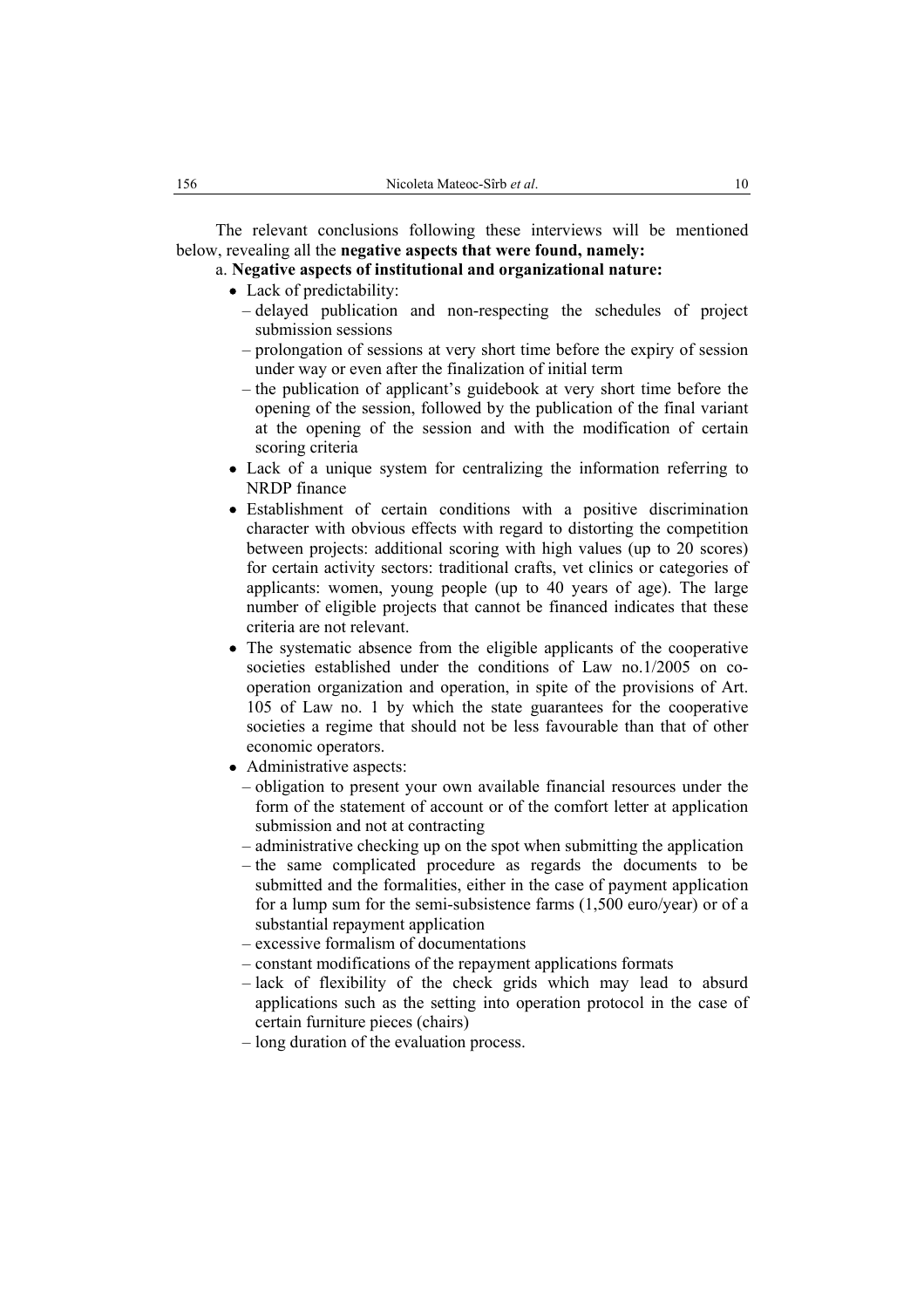# b. **Negative aspects in the design and writing of projects funded under NRDP:**

- Very short periods between the publication of the applicant's guidebook and the submission of funding files (30 days in general), compared to the period of project verification and evaluation (from 9 to 12 months – see the last submission session Measure 312 with submission deadline September 2012, the evaluation has not been completed so far).
- The NRDP structures (county offices and regional centers) have not sufficient staff to make the evaluations under reasonable terms (3-6 months), this being reflected in evaluation periods that exceed one year
- The applicant's guidebook was not explicit enough with regard to the form of certain documents or certain eligibility conditions; after certain approaches were made and "pressures" upon the APRDF management staff, the conformity, eligibility and selection checking up fiches were made public, so that the beneficiaries could know all the aspects checked up by the evaluator
- The staff from the NRDP structures is not trained enough additional information or modifications of financial projections are required under an unjustified basis
- Rejected projects without asking for eligibility clarifications, although the verification procedure permitted this
- Carelessness in project evaluation Measure 313 session 2012
- Large volume of documents required at project submission for the private beneficiaries that imply costs, without having the subsequent recovery possibility, in case the project is not approved
- Requirements from the part of evaluators with regard to the presentation of certain documents that exceed those provided for in the applicant's guide
- According to the mentality existing in the APRDF structures (county offices), "the less projects are approved, the better for us" and the employers are paid for the number of worked hours and not according to the work volume or by the number of verified projects.

c. **Negative aspects in the implementation of projects funded under NRDP** 

- After insistence and "pressures", the procedures of verification of acquisitions and of payment files were made public
- Difficult verification procedures with regard to the acquisitions that lead to delays in their finalization
- 30 work days in total (without taking into consideration other terms imposed by Government's Emergency Ordinance no. 34/2006) for checking up something of which no one is in charge except for the contracting authority (i.e. the investment beneficiary).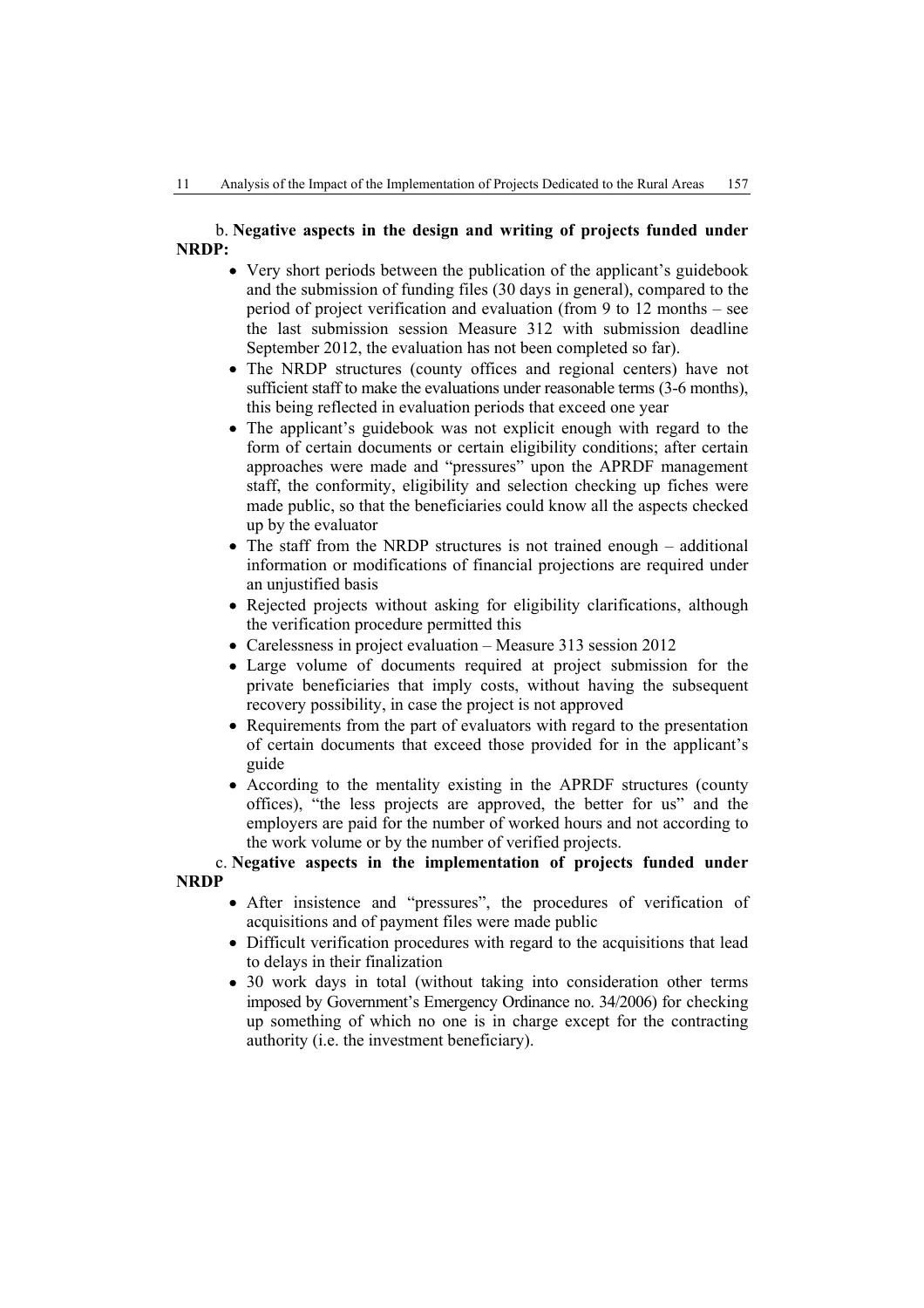- Taking into consideration the fact that certain procedures cannot be initiated in parallel (for instance the acquisition of works can take place only after the completion of the acquisition of TP design services and TP approval by the Technical Verification Service – the finalization terms of acquisitions exceed the 12 months established through the funding contract.
- In order to approve the direct acquisitions, documents are required that exceed the legislation into effect Government's Emergency Ordinance no. 34/2006
- Errors in the system  $-$  in the case when legislation modifications occur with regard to acquisitions, APRDF issues internal norms regarding the modification of verification procedures for the Acquisitions Service. Yet these are not correspondingly modified in other services under the structure.
- Very large volume of documents required for the tranche of payments
- Initially, the repayment term for the payment applications was 90 days (very long); later on, as a result of the measures targeting the absorption increase acceleration, this was considerably reduced
- Requirements that exceed the existing payment guidelines in order "to be covered with documents" in the case of the verification by the Audit Commission
- Verification procedures for any stage:
	- Verification of acquisitions;
	- Technical project (TP) verification;
	- Verification of payment files;
	- Modifications of the project technical solutions, while respecting certain terms, which hinder the project implementation.
- Positive aspects: publication of a tutorial on the APRDF internet page concerning the steps to be taken with regard to the acquisitions and drawing up the payment files. Negative aspects: difficult language, difficult to be understood by certain private beneficiaries (Measure 141, 121 – farmers), their publication at the end of the financing program (year 2013).

### d. **positive aspects with regard to the implementation of projects funded under NRDP:**

- Publication of a tutorial on the APRDF internet page in the year 2013 for the persons who wish to submit projects under NRDP measures with the steps to be taken (a little bit late, if we consider that the funding program was foreseen for the period 2007-2013; the absorption rate of funds under NRDP would have been different if it had been designed a little bit earlier).
- After the change of management in the year 2012 at county office or regional center level a greater openness of employees to provide information or explanations on certain issues to beneficiaries could be noticed.
- Complying with the contractual terms at the payment of repayment applications (which is not an aspect to be neglected).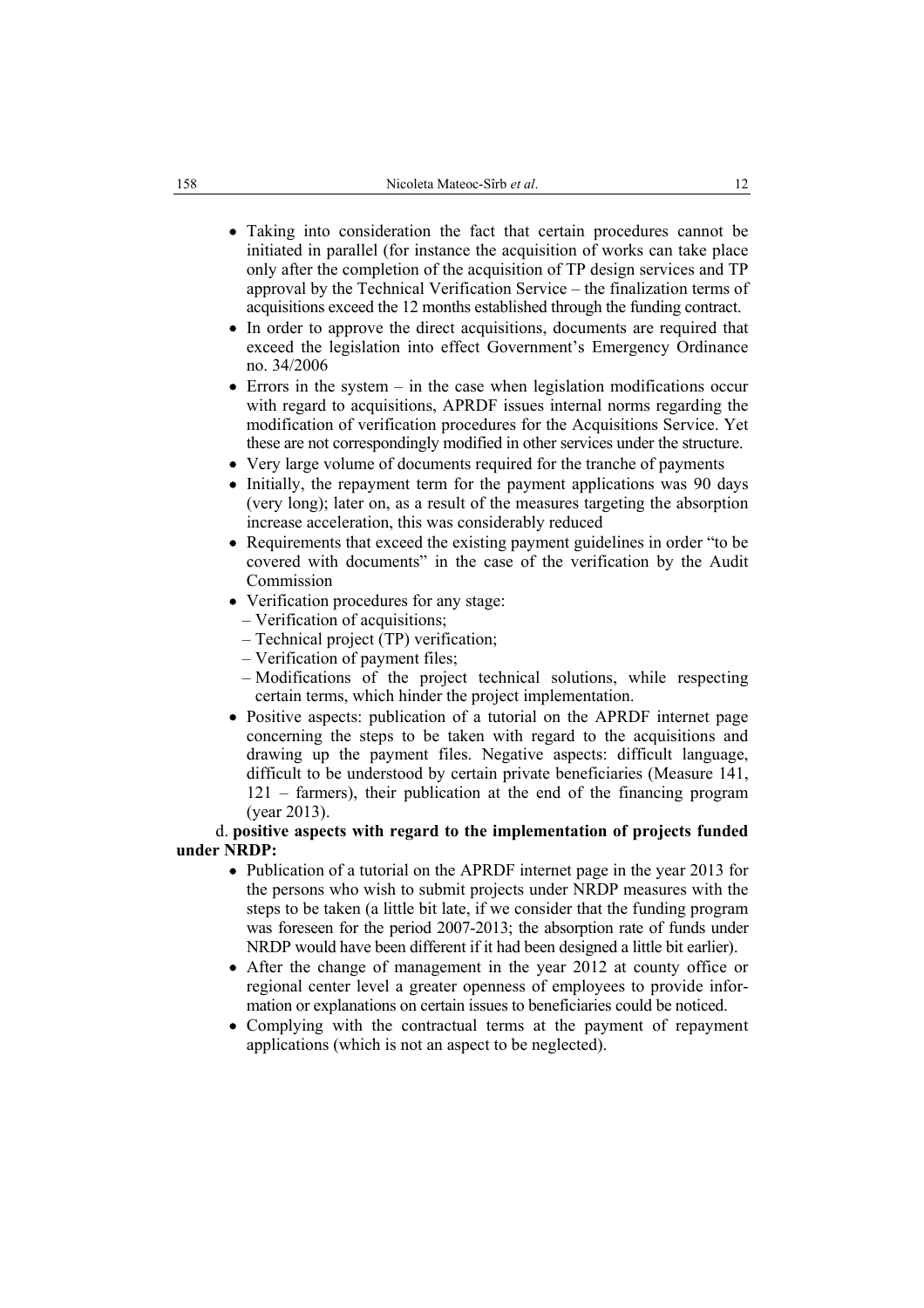### **5. CONCLUSIONS**

In the present paper, **"***Analysis of the impact of the implementation of projects dedicated to the rural areas from the West Region of Romania"*, we identified the main impact indicators of projects with EU funding, mainly under the NRDP measures focusing on the West Region from Romania.

By the present paper we tried to identify the causes of the low absorption rate of funds dedicated to the Romanian rural area, mainly NRDP, the deficiencies to be surmounted with regard to the implementation of these projects, as well as the solutions to the problems revealed from the analysis conducted with a group of consultants in EU funds.

Following our research works, we can draw the following conclusions referring to the research theme:

**A. Aspects detached from the comparative SWOT analyses of Romania's West Region, made by the Regional Development Agency (RDA West) in the years 2007 and 2013, on which the decision makers should intervene on an institutional basis:** 

**1.** Strong efforts made by the state institutions in charge with the sustainable development of the Romanian rural area, mainly from the Region West, in order to **eliminate certain threats and weaknesses persisting from the previous programming period, negatively influencing the accomplishment of the sustainable development process** of rural areas, these cases proving the inefficiency of sums allocated under NRDP in the period 2007-2013. The measures should target:

a) characteristic elements of **rural development**:

- Stopping the decline of traditional life
- Revival of traditions, traditional crafts and occupations in the rural areas
- Relaunching the rural labour and population rejuvenation process
- Poverty alleviation in certain less-favoured rural areas

b) characteristic elements of **agriculture**:

- Relatively constant annual crop productions
- Crop vulnerability diminution in the face of extreme weather conditions: drought, lack of rainfall
- Measures to increase soil quality
- Introducing those medicinal plants and industrial crops into cultivation that are demanded on the market
- Farmers' complying with the product quality standards having in view their integration into the European market as well as with the quality standards of the great retailers on the domestic market
- Diminution of massive imports of agricultural products
- Establishment of an agricultural and forestry information network
- Performing mechanical works for soil erosion and landslides control and putting an end to the massive forest logging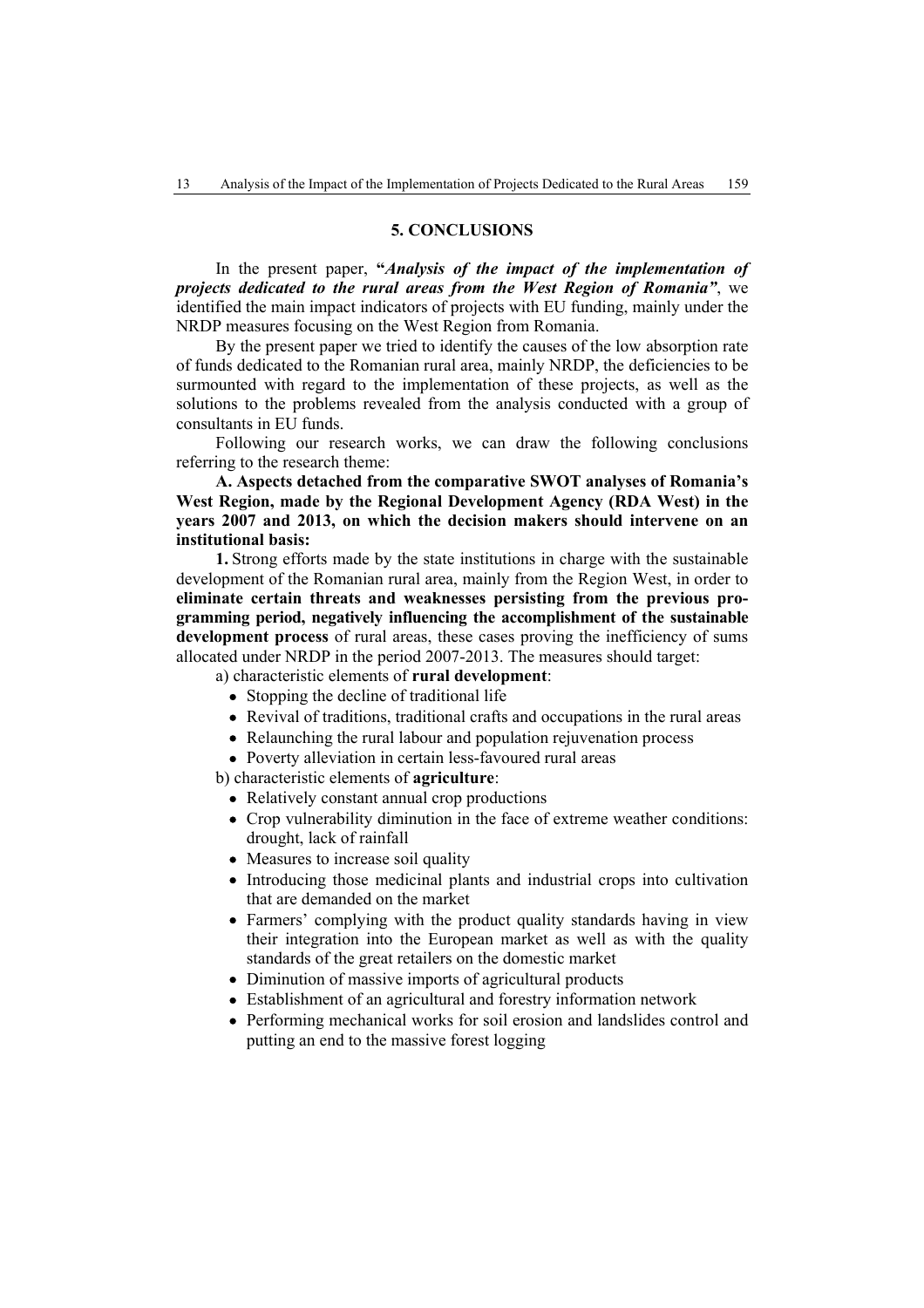- Appropriate commercial use of farm production
- Increased knowledge of agricultural legislation and increased access opportunities to EU funds
- Increasing the entrepreneurship spirit and skills, diversification of job opportunities in the rural area other than agriculture

c) characteristic elements of **forestry**:

- Increased responsibilities for forest sustainable management and conservation
- Rational exploitation of forests and diminution of landslide, land collapse and avalanche risks
- Additional preventive measures for the diminution of breakup and rupture phenomena caused by wind and snow
- Complying with the existing regulations on forestry for private patrimony protection
- A better correlation between the development plans in agriculture and forestry

d) elements of **demographic nature**:

- Increasing the labour renewal opportunities
- Measures for attracting the young labour force and population in the countryside
- Ensuring decent living conditions in the rural agricultural areas
- Measures to increase job supply in the rural area
- Putting an end to rural young people's migration to urban areas and foreign countries
- e) elements characteristic to rural economy **rural tourism:**
- Elaboration of policies on the conservation of certain objectives with tourism potential in the rural areas (mills, houses, installations)
- Increasing the quality of services in the rural area
- Use of opportunities provided to rural tourism
- f) elements characteristic to rural economy **industrial sector:**
	- Increasing rural people's confidence in performing non-agricultural activities
- Measures to increase investors' interest for isolated rural areas

g) elements of **social** nature:

- Decreasing the number of unschooled children
- Elimination of social problems due to the restructuring of certain enterprises from exclusivity sectors for certain rural areas

h) elements of **ecologic** nature:

- Elaboration of concerted policies for environment protection
- Elimination of the permanent risk of environmental factors degradation and improving the legislation in the field
- Putting an end to massive logging
- Repopulation of rural parks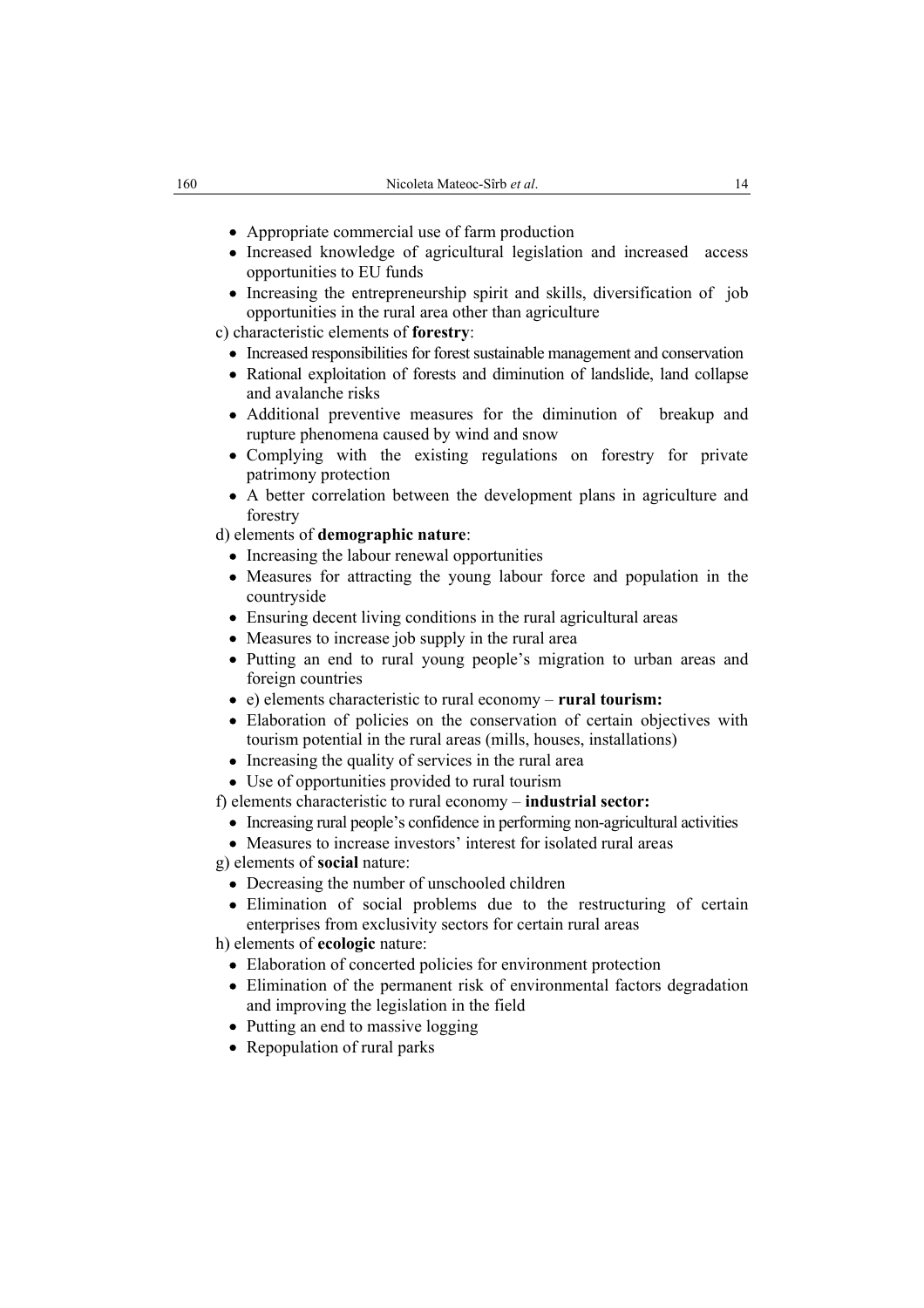**2. Intensification of institutional measures for the best use of opportunities identified in the rural area of Region West, through additional measures:**  a) elements characteristic to **rural development**:

- Including the rural localities around towns into integrated development strategies
- Raising the development level of rural localities through the modernization of transport and utility infrastructure
- Best use of finance opportunities from the EU funds EARDF
- b) elements characteristic to **agriculture**:
	- Support to the production and marketing of organic products in the context of increasing demand for such products
	- Best use of thermal water resources in agricultural and tourism activities
	- Promoting the local products
	- Market monitoring and supplying agri-food products for local consumption from own resources
	- Development of association forms as suppliers to the large retailers (e.g. cooperatives)
	- Improving farmers' information
	- Orienting the Romanian traditional products to export and promoting the local traditional products on the regional market
- Best use of finance opportunities from EU funding sources EARDF, EFF c) elements characteristic to **forestry**:
	- Rational management of forest resources and consolidation of forest lands
	- Development of forest road network
	- Creation of a unitary forestry information system
	- Access to EU funds for projects targeting the improvement of forest protection

**B. Considerations on the correction of negative aspects of the Romanian rural area that are reflected in the low absorption level of EU funds for the rural area of the Region West. In this respect, the measures target the following:** 

- a. **aspects in relation to farmer specificity in Romania:** 
	- Creation of investment motivations:
	- Increasing the motivation for vocational training of elderly farmers;
	- Increasing the market knowledge of the Romanian farmer, including the management skills;
	- Increasing the entrepreneurial initiative;
	- Creating a medium and long-term mentality of peasants;
	- Promoting the group organization opportunities;
- b. **aspects linked to the rural population's material and information base:** 
	- Increasing the production means on the family farms;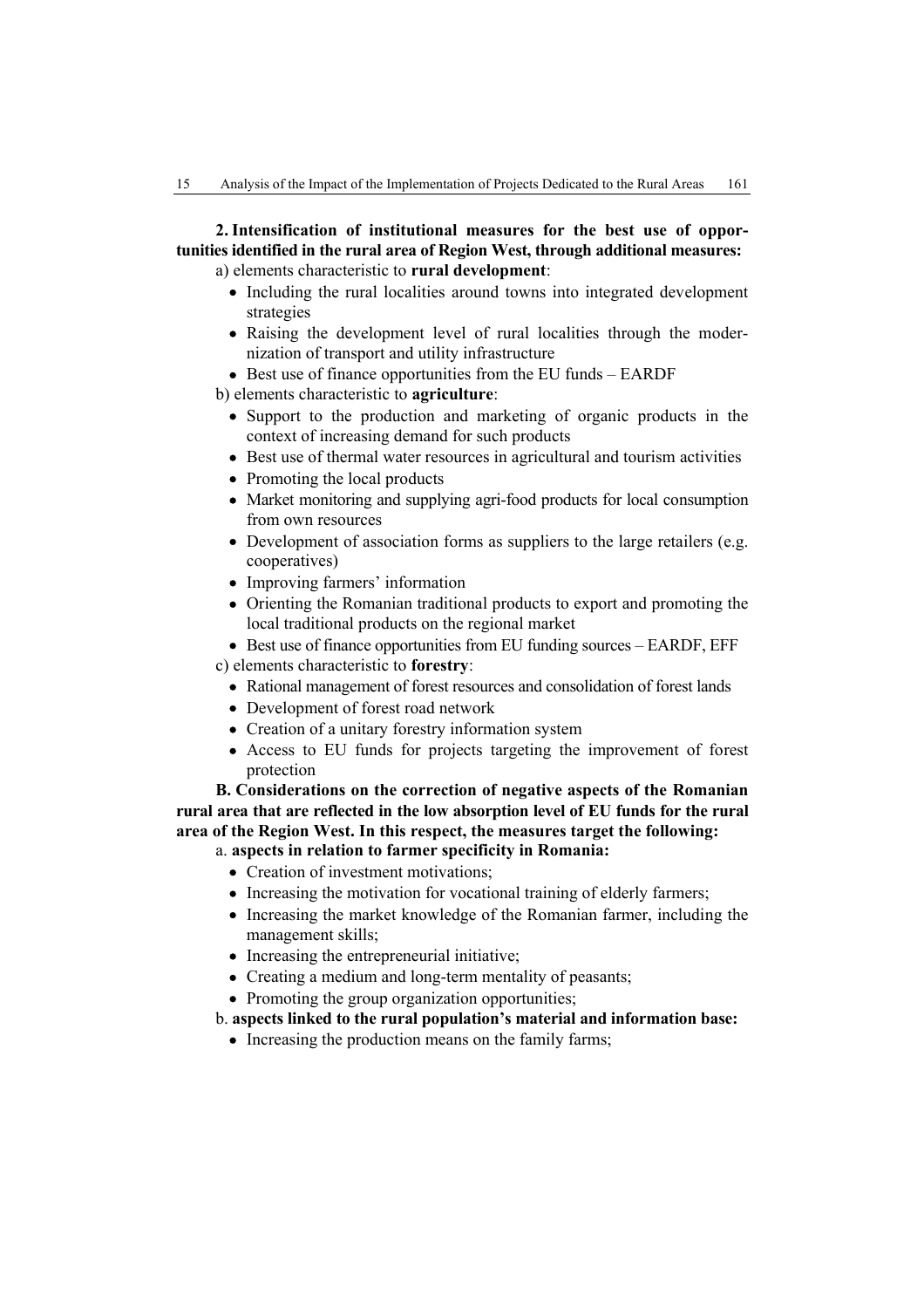• Creating a proper information system of the family farms, establishment of a professional organization for technical information supply in concordance with the social and economic realities

### c. **aspects linked to the existing institutional system in the Romanian rural area:**

- Establishment of a proper credit and guarantee system, of a proper insurance system;
- Establishment of a sectoral agricultural organization system at commune, county and national level, as well as of a generalist professional organization system; (exceptions constructed from top to bottom, not bottom-up)
- Increasing the organization and control of the links in the "food chain"; (raw products, production, sale)
- Creation of a land consolidation system;
- Increased political representation of farmers;

d. **aspects linked to the specific existing market in the Romanian rural area:** 

- Adapting the research system to the market needs
- Increase of consumers' purchasing power;
- Sharing the market risk between the large and small operators in a fair manner;
- Reaching a balance between the farmers who produce food and the farmers who produce biofuels;
- Elimination of unfair competition from the part of strongly subsidized foreign products;
- A higher control modality of the final link in the food chain by farmers and of the processing and marketing chains by the multinationals;
- Agricultural productivity increase;
- Creation of a functional land market.
- Increasing the forest economy contribution to GDP (superior exploitation and processing of timber volume, harvesting and processing the forest products: berries, mushrooms, medicinal plants, etc., mountain-area specific crafts linked to the artisanal processing of forest products, etc.).
- Growth of the mountain area economy as share in rural economy
- Higher organization of domestic agricultural markets
- Increasing the efficiency and organization of imports structure by: the diminution of Romania's food imports for the products that could be obtained in the country;

# e. **aspects related to the current situation and specific problems of the Romanian countryside:**

- Salvaging of endangered local animal breeds and crop species;
- Increasing the number of graduates from agricultural high schools and vocational schools
- Diminution of costs for farm transmission to heirs;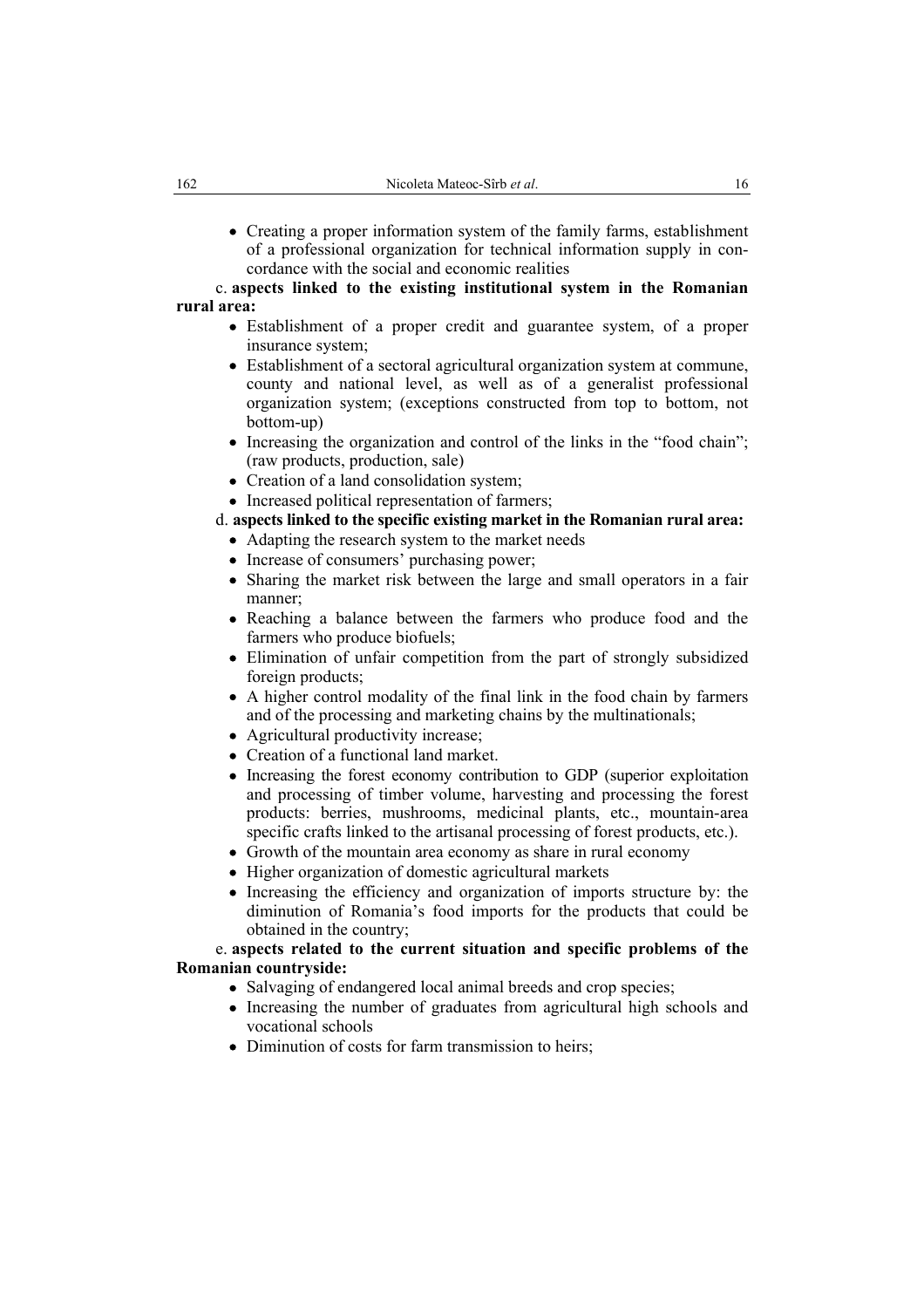- Preserving the profile of agricultural high schools;
- Increasing the number of associations in agriculture:
- Creation of adequate agricultural infrastructure mainly on the small farms:
- Increasing the number of farms registered in the land book (houses and land) as well as of the beneficiaries of investment measures under the present NRDP;
- Increasing the attractiveness of the banking sector for financing the agricultural sector, as well as of the funding measures that stimulate farmers' association;
- Increasing the agricultural and forestry road infrastructure development level in the rural area;
- Diminution of the risk of inherent conflicts between the interests of quality food production and the biotechnological food production;
- Creation of a national conservation network of the domestic genetic resources on farms
- Increasing the national animal herds;
- Establishment of forest management systems on 800,000 ha;
- Establishment of national or county support system for short marketing chains of quality products coming from peasant farms;
- Increasing the access of small farms on the market through the diminution of exaggerated sanitary-veterinary constraints;
- Creation of professional marketing chains;
- Diminution of unjustified expenses for the implementation of certain animal welfare norms much higher than the European ones, on the animal farms;
- Creation of processing infrastructure on the (small and medium-sized) organic farms in the rural area;
- Support to on-farm green energy sector, in its early stage of development;
- Implementing a performant management of (animal and vegetable) organic matter;
- Creation of an appropriate irrigation system, under energy efficiency conditions;
- Creation of a harmonized Forest Code with the EU legislation for the development of agro-forestry systems;
- Large infrastructure improvement (roads, irrigation and drainage systems, storage facilities);
- Support to obtaining a lower cost of bank credits (the interest rate in RON required by the banks is three times as high than the cost of credit in the EU countries, double for the credits in foreign currency)
- Increasing the compatibility of the Romanian agriculture with the EU agriculture;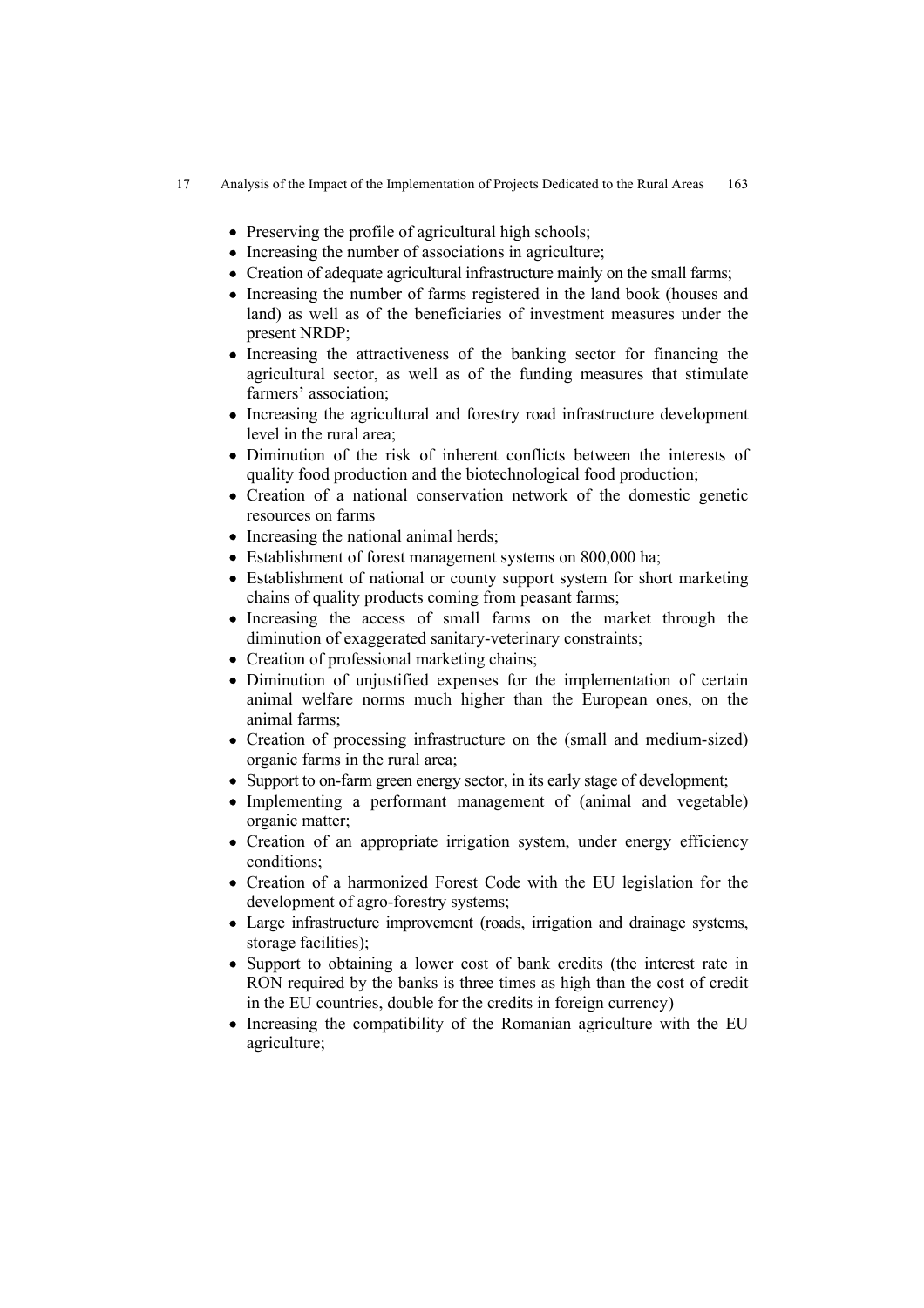# f. **aspects linked to the current social and gnoseologic reality of the Romanian rural area:**

- Increasing farmers' awareness of the vocational training importance;
- Intensification of knowledge transfer from the research sector to farmers;
- Adapting the vocational training of private operators;
- Increasing the vocational qualification level;
- Increasing the farmers' moral attitude in relation to other socioprofessional categories;
- Increasing farmers' awareness of the environment-friendly agricultural practices;
- Stopping the young people's migration and emigration from the rural area;
- Stopping the decreasing demographic evolution and the negative demographic dynamics in the rural area.

**C. Elements on the remediation of certain negative aspects identified by the EU finance consultants in the rural finance, mainly in the relation with MA NRDP and APRDF, mainly APRDF Timişoara.** 

The remediation of all deficiencies in these relations is had in view through firm and urgent measures, of the negative aspects of institutional and organizational nature in the process of project writing and design funded under NRDP, the negative aspects in the process of implementing the projects funded under NRDP as well as the positive aspects of the process of implementing the projects funded under NRDP listed in this study with the help of our colleagues, these being the most frequent in the finance provided under NRDP.

Through better accuracy, through constancy and predictability of rules for accessing and implementing these funds, through full professionalism and correct adequacy of staff employed in the institutions for managing these funds to the existing conditions and to the number and quality of beneficiaries, through concrete measures for increasing the communication between the beneficiaries and the representatives of management institutions, through the increase of educational and training level both of beneficiaries and of employees from the management institutions, through the technical, financial, logistic and human support to the beneficiaries of EU funds implemented in the rural area, the effects will obviously appear in the shortest time possible and will be materialized into an increased absorption of these funds.

#### **REFERENCES**

<sup>1.</sup> Comisia prezidenţială pentru politici publice de dezvoltare a agriculturii – Cadrul naţional strategic pentru dezvoltarea durabilă a sectorului agroalimentar şi a spaţiului rural în perioada 2014-2020-2030 – Cadrul national strategic rural, 2013.